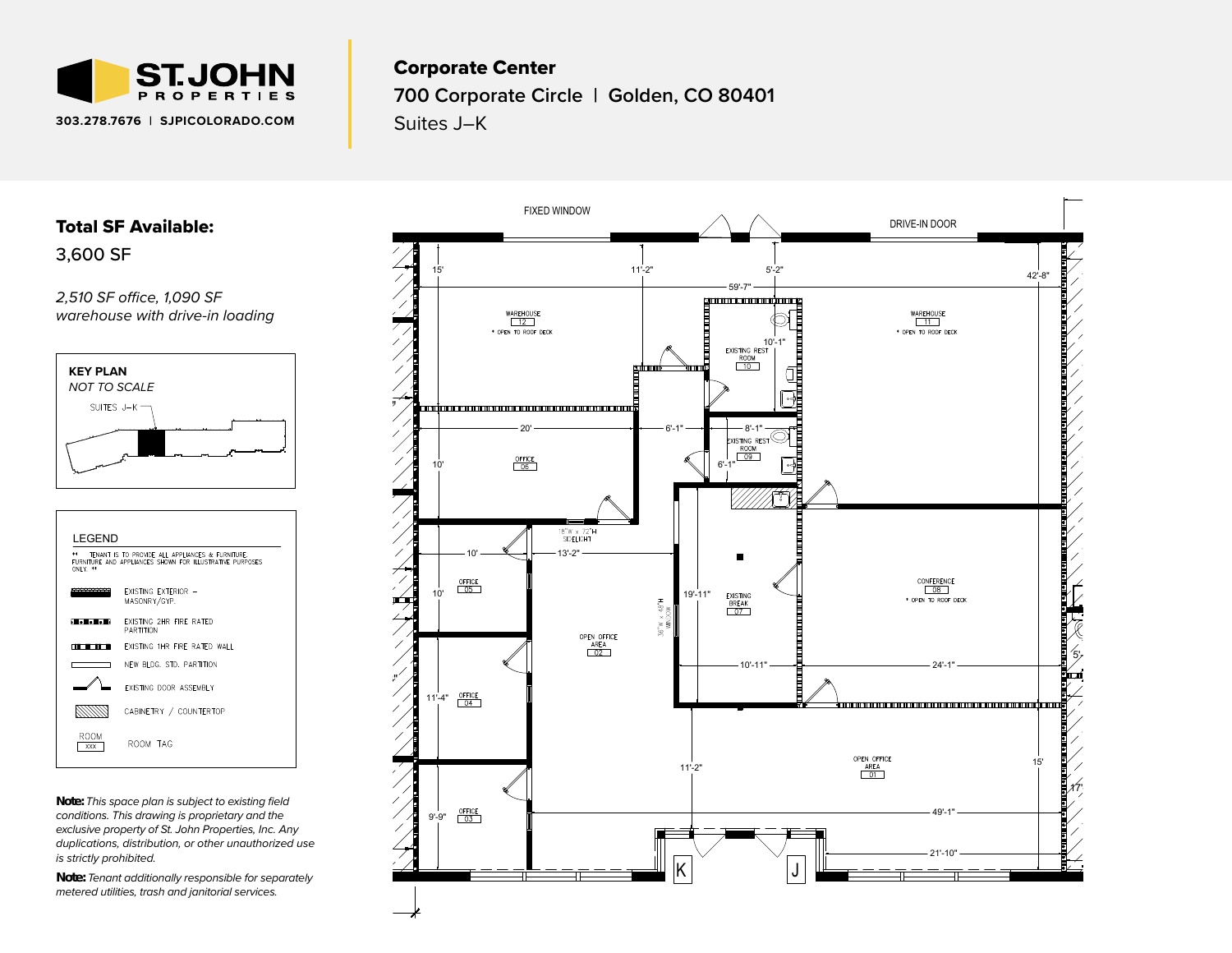# About Corporate Center

With more than 619,400 square feet of flex/ office/warehouse space, Corporate Center provides the flexibility to accommodate almost any business use, including office, medical, R&D, lab, retail, showroom, service, distribution, and light industrial. This location offers easy access to major Denver thoroughfares, including Interstate 70, State Highway 470, 6th Avenue (Highway 6) and Colfax Avenue (Highway 40).

150 Capital Drive brings an additional 110,460 square feet of flex office/warehouse space to Corporate Center.

#### Flex/R&D Buildings

| 130 Capital Drive                  | 12,000 SF               |
|------------------------------------|-------------------------|
| 150 Capital Drive                  | 110,520 SF              |
| 221 Corporate Circle               | 47,199 SF               |
| 301 Commercial Road                | 39,300 SF               |
| 331 Corporate Circle               | 28,800 SF               |
| 400 Corporate Circle               | 66,700 SF               |
| 420 Corporate Circle               | 28,200 SF               |
| 500 Corporate Circle               | 44,400 SF               |
| 600 Corporate Circle               | 42,700 SF               |
| 611 Corporate Circle               | 28,560 SF               |
| 621 Corporate Circle               | 30,321 SF               |
| 700 Corporate Circle               | 31,680 SF               |
| 720 Corporate Circle               | 55,750 SF               |
| 741 Corporate Circle               | 53,400 SF               |
| <b>Flex/R&amp;D Specifications</b> |                         |
| <b>Suite Sizes</b>                 | 1,500 up to 110,520 SF  |
| Ceiling Height                     | 14-16 ft. clear minimum |
| Offices                            | Built to suit           |
| Parking                            | 4 spaces per 1,000 SF   |
| Heat                               | Gas                     |
| Roof                               | EPDM/TPO                |
| <b>Exterior Walls</b>              | Brick on block          |
| Loading                            | Dock or drive-in        |
|                                    |                         |

*For more information on Corporate Center, visit: sjpi.com/corporatecenter*